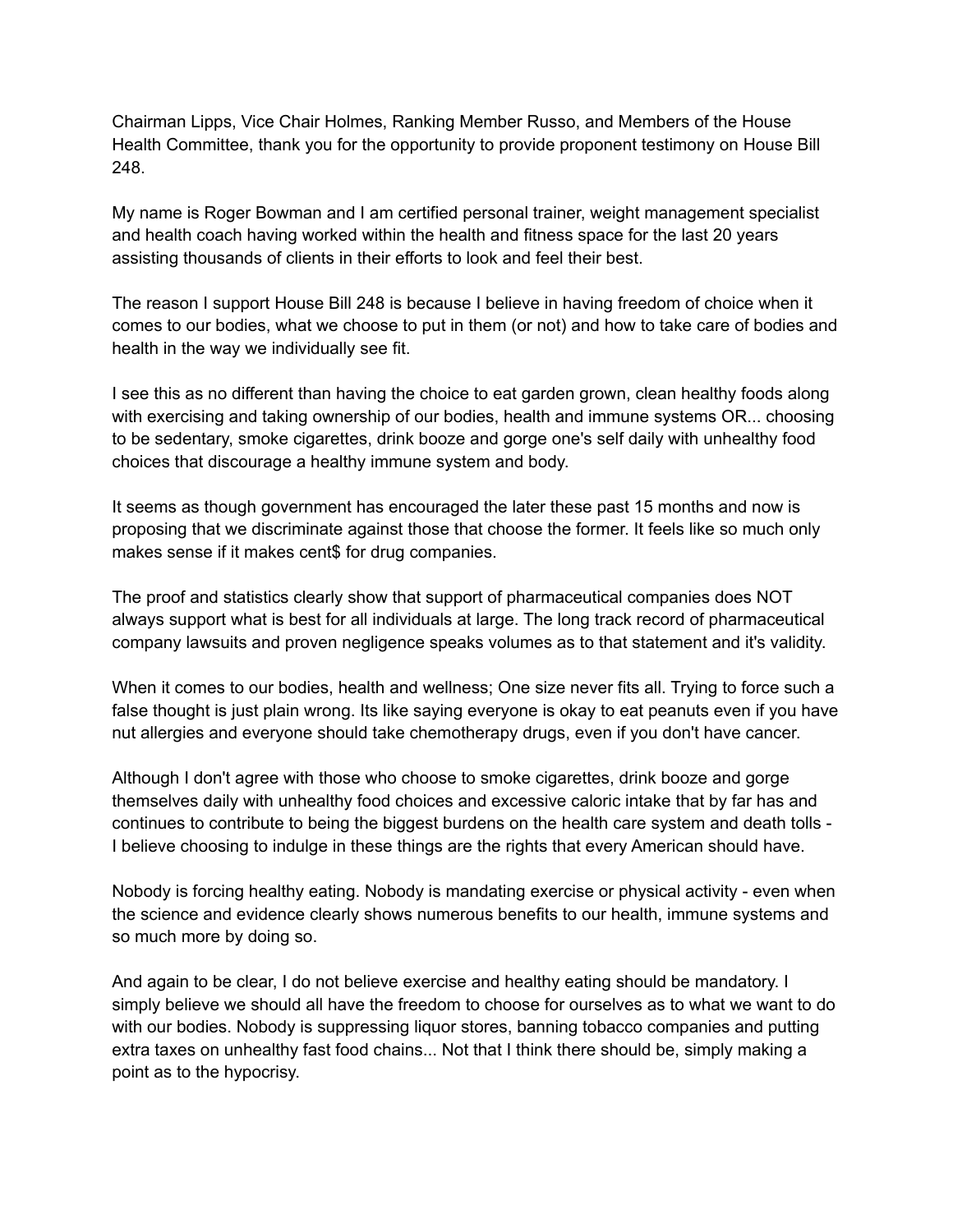There has been a lot of attention and support given to ending discrimination against gender, race, sexual preference and more in recent history. In fact, it's pride month here in support of LGBTQ community in June as we speak.

But now, we are going to propose discriminating against those like myself and all my clients, fellow colleagues and other health advocating patriots?

It would be criminal and de-humanizing to punish those who have always lived a healthy lifestyle with an emphasis on learning and implementing healthy eating, exercise and lifestyle habits to support a thriving immune system, be of NO burden to the health care system and be more physically fit to contribute more effectively than most do in society with the least number of sick days and medical leave than others, no?

I'm not sure how anyone with a sound mind and conscious could support such a thing.

Given all this, I just find it ironic that here we are looking to discriminate, punish, restrict the rights of and publicly shun those that do want to be guinea pigs for new vaccines that were rushed to the market by companies who have a gross criminal record with BILLIONS in fines from multiple lawsuits won against them for negligently and knowingly harming the public.

Again; for those that feel this vaccine is the best choice for them - I support their decision to choose for themselves. I am not against vaccines - at all, let that be clear. I believe they have their place for many populations and the benefits far outweigh the risks for many. However; I simply know without a doubt, I do not need an experimental vaccine from companies that have been found guilty of harming others and also have zero liability here. I not only have an immune system, but a very strong one that I nourish and take care of to optimize it's strength and performance.

I personally have already been naturally inoculated back in August of 2020 when I came down with covid-19 and I am still testing positive for antibodies till this day.

I think it is worth noting that I was barely phased by it and I've had colds that affected me much worse. My body had an immune system that responded extremely well and would again and again, even better and faster than the first time, should I come across covid-19 again. Suggesting our body is not capable of fighting off pathogens is NOT based off science or sound thinking - at all.

Trying to force the thought that everyone needs an experimental vaccine is no different than saying everyone needs pharmaceutical drugs to be healthy. To an educated mind that is literate in the field of health and wellness, this is ludicrous and a dangerous proposal that is more than a slippery slop for mankind and our future well-being.

I ask you to NOT discriminate nor punish those who exercise their right of health freedom and the choice to do what they feel is best for their body and health as it revolves around vaccines